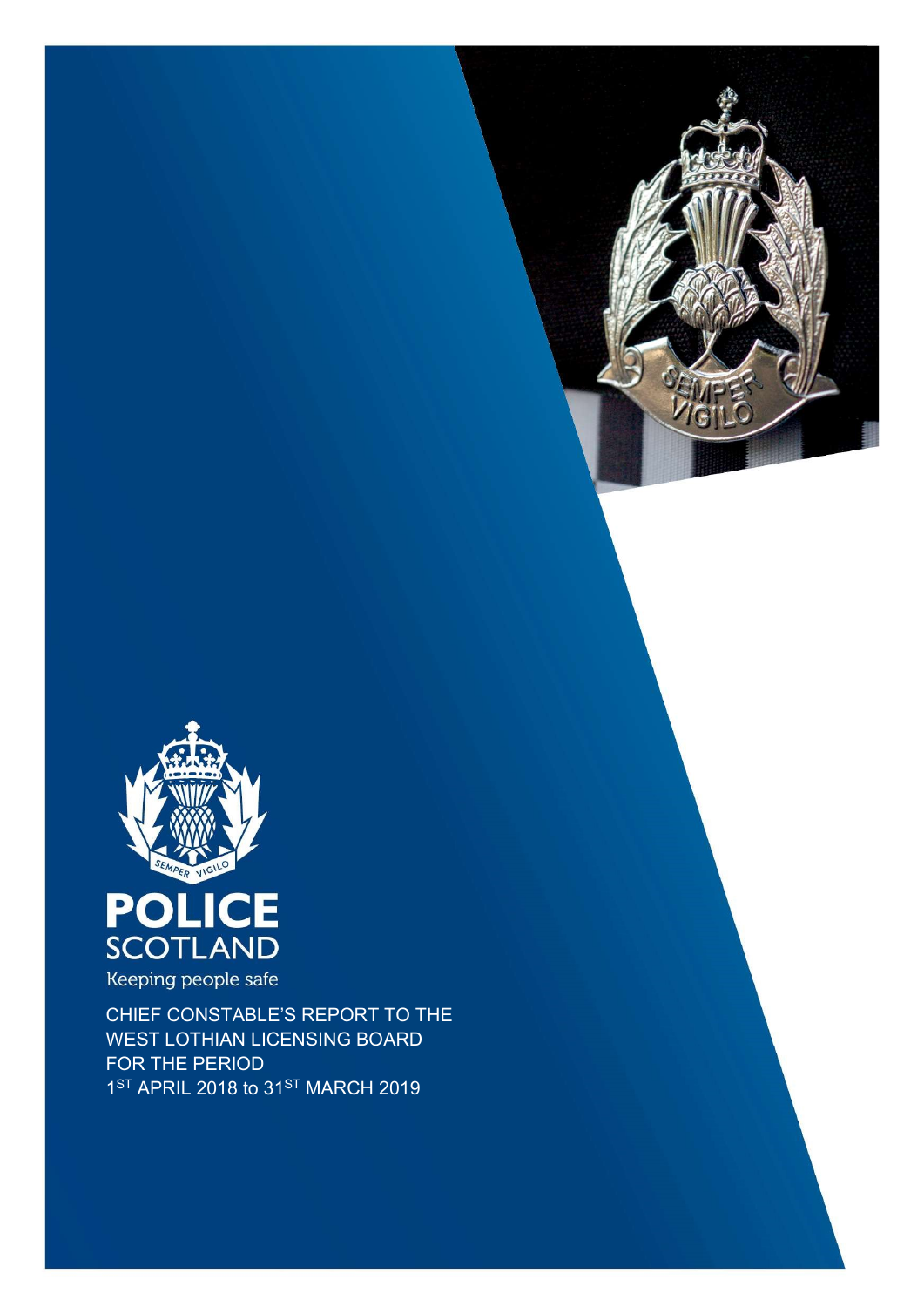## Foreword

It gives me great pleasure to provide the Annual Licensing Report for 2018/19, in accordance with Section 12(A) Licensing (Scotland) Act 2005. During this year the Minimum Unit Pricing of Alcohol was introduced in Scotland. We will work through the Evaluation Advisory Group to assess the impact of this legislation.

Working in partnership is key to effective regulation in liquor licensing. Police Scotland remains committed to working closely with partners in the 32 Local Authorities across Scotland to ensure a fair and consistent approach. Preventing alcohol fuelled violence, disorder and antisocial behaviour is a priority and I believe that working together to achieve effective early intervention and enforcement is vital to this.

I would like to acknowledge the many active local partnerships that provide continued support, enabling Police Scotland and partners to drive improvement in licensing. I will ensure that all officers and staff continue to recognise the importance of working closely with key partners, including the Licensed Trade, to improve licensing standards nationally utilising the range of options available to them.

I am confident that through strong partnerships and collaborative working, we will meet any challenges that may arise and will continue to improve licensing standards for the communities of Scotland.

Mr Iain Livingstone QPM Chief Constable Police Service of Scotland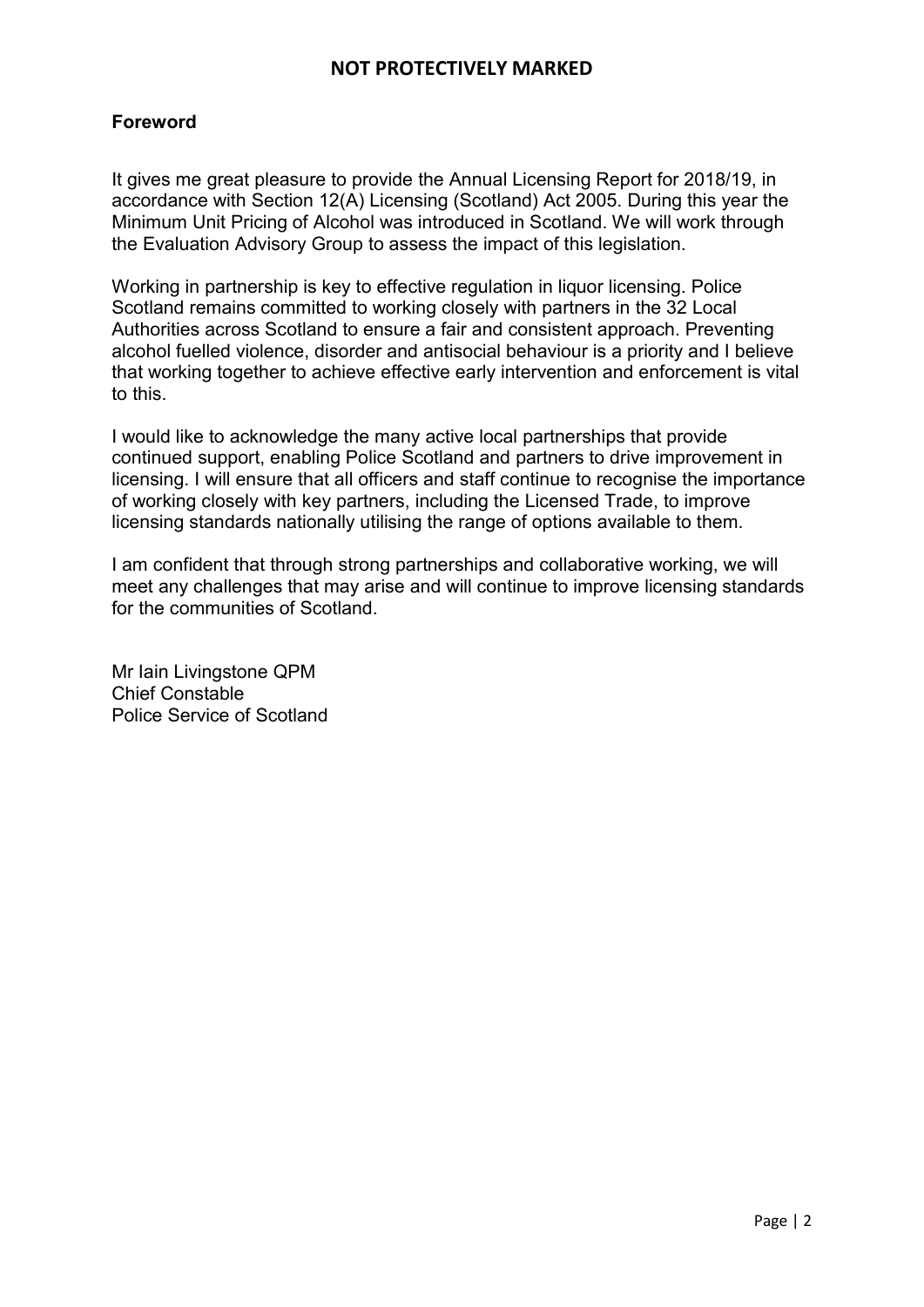## Police Scotland Licensing Overview

The Violence Prevention and Licensing Co-ordination Unit (VPLCU) sits within Safer Communities based at Dalmarnock Police Station, Glasgow.

The VPLCU upholds the two tier structure for licensing which supports both national and local priorities through service delivery. They have overall responsibility for determining and delivering national licensing strategy and policy, by providing advice, guidance and support to divisional licensing teams as well as undertaking other specialist functions.

The Violence Prevention and Licensing Co-ordination Unit is a specialist department which consists of a small team of officers, based in Glasgow. The officers within the unit work with divisional licensing teams and partner agencies to help shape policy and strategy around the police licensing function. They provide practical and tactical advice to police licensing practitioners, operational officers, supervisors and policing commanders.

The VPLCU seek to ensure that legislation governing the sale and supply of alcohol is applied consistently across the country and all opportunities are taken to stop the illegal or irresponsible sale, supply or consumption of alcohol with the intention of preventing and reducing crime and disorder.

During 2018/2019, from a licensing perspective, our particular focus will be on the following;

- Scrutiny of the serious incidents of violence, disorder and antisocial behaviour linked to licensed premises.
- Continuous professional development training and guidance for staff to harmonise licensing practice across the country.
- Working closely with statutory partners within a National Licensing Trade Forum to identify licensing related issues and prevent/reduce associated crimes.
- Governance and ongoing development of the National ICT Licensing System, known as "Inn Keeper", to increase the efficiency and effectiveness of liquor and civic licensing administration and management.
- The implementation and ongoing development of the Licensing Admin tool provides divisional licensing officers with a single ICT product negating the need to research police systems independently. Through accurate recording, the licensing admin tool assists Police Scotland in deploying our resources to the right places and the right time to keep people safe.

Each of the 13 Local Policing Divisions have a licensing team responsible for the day to day management of licensing administration, complying with statutory requirements as well as addressing any issues that may arise within licensed premises in their local area.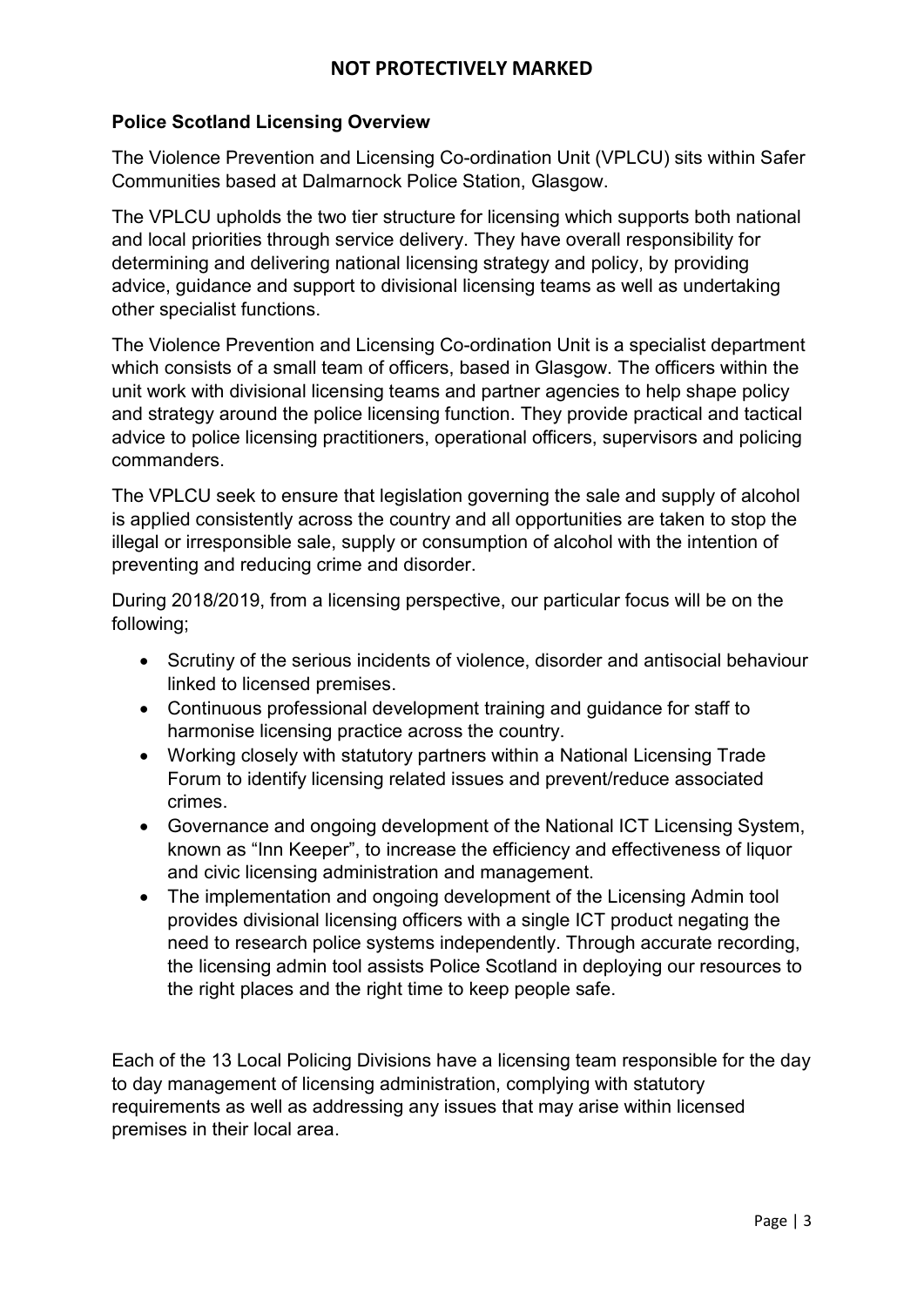## LICENSING BOARD AREA

The West Lothian local authority area is policed by J Division. Chief Superintendent John McKenzie is the Local Police Commander who has the responsibility for all dayto-day policing functions. The Local Area Commander Chief Inspector Alun Williams is based at Livingston. He is responsible for performance management, community engagement, partnership working and the daily management of local personnel.

Chief Inspector Williams is supported by Inspector Myles Marshall, who is also based at Livingston.

The Licensing Department is part of the Divisional Co-ordination Unit based at Dalkeith Police Station. The senior officers who have responsibility for Licensing are Inspector Jocelyn O'Connor and Sergeant Colleen Hope.

The local Licensing Department is based at Livingston Police Station, one Police Officer, supplemented by administration staff based at Dalkeith Police Station, controls the day-to-day function and in consultation with senior management, reviews applications, updates the Local Area Commander and makes representation on behalf of the Divisional Commander as part of the consultation process.

This consultation process forms part of the Police support of the Licensing Objectives.

### Local Policing Priorities

Following our public consultation process, the policing priorities for West Lothian, as set out in our Local Policing Plan are as follows;

- Protecting People
- Reducing Antisocial Behaviour
- Reducing Violence
- Tackling Substance Misuse
- Road Safety
- Tackling Serious and Organised Crime
- Tackling Acquisitive Crime

### Description of Board Area

The command area of West Lothian boundaries with the City of Edinburgh, Falkirk, North Lanarkshire, South Lanarkshire and the Scottish Borders and serves approximately 182,310 local residents with population forecast to rise to 191,063 by 2035. It has a unique set of policing challenges with its industry and retail sectors and its diverse mix of urban, rural and isolated towns and villages. The local authority covers a geographical area of approximately 165 sq/miles and is situated between the two main Scottish Cities, Glasgow and Edinburgh. The policing headquarters is situated within the Civic Centre in Livingston.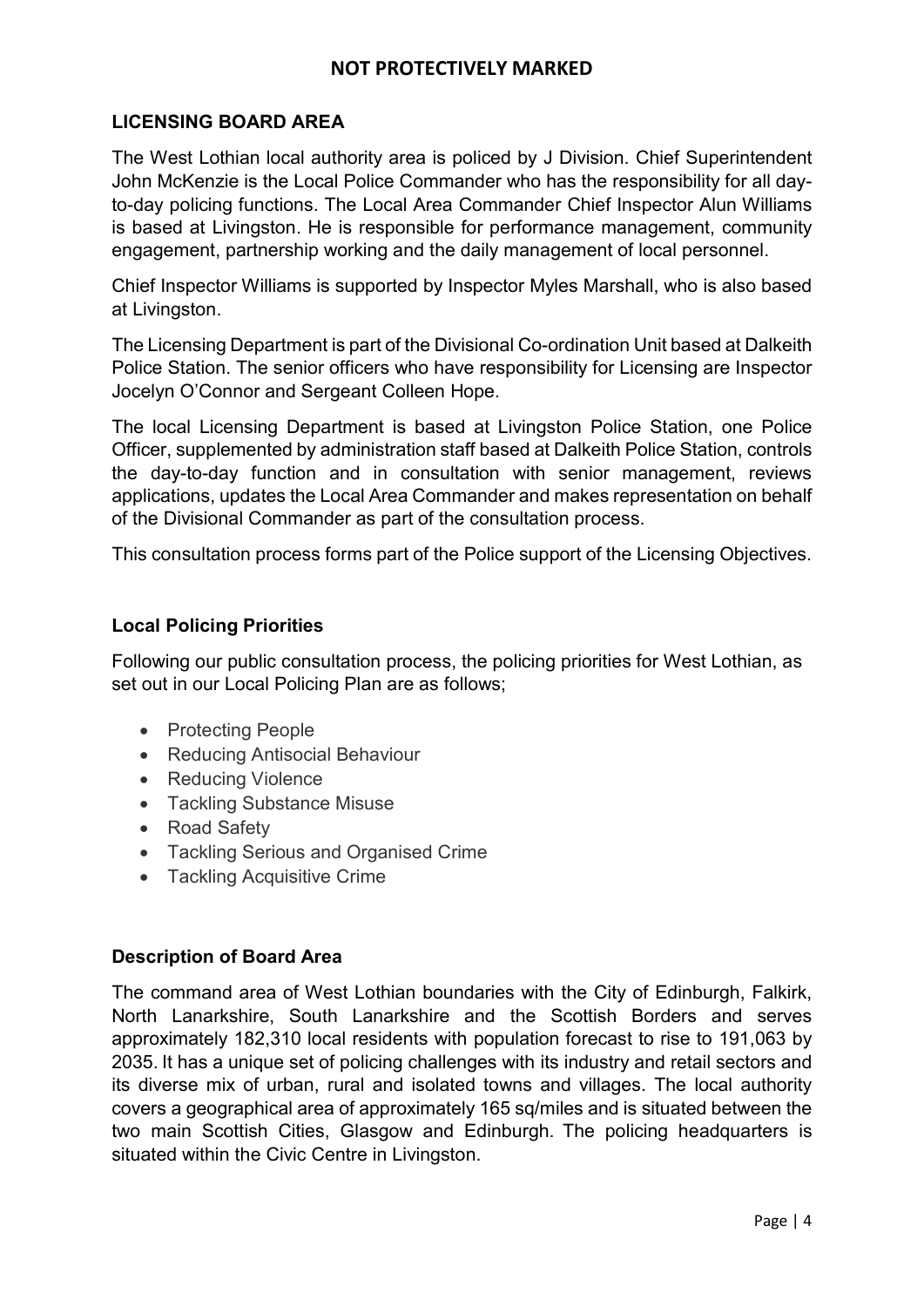13% of the population experience income deprivation and almost 9000 people in West Lothian, around 5% of its population, live within 15% of the of the most deprived areas in Scotland. Research suggesting that those affected by social inequality are more likely to have poorer physical and mental health.

There are currently 111 'on sales' and 159 'off sales' and 116 combined 'on and off sales' premises in West Lothian.

During this reporting year there have been 9 Provisional Premises Licences and 6 Premises Licence granted by the Board.

In the Alcohol and Harm report (April 2018) published by Alcohol focus Scotland, West Lothian is ranked 25<sup>th</sup> out of 30 local authority areas for alcohol outlet availability in Scotland (27<sup>th</sup> for on-sales and 15<sup>th</sup> for off-sales outlets), this is lower than Scotland as a whole. Other key findings for West Lothian include;

- Alcohol-related death rates in the neighbourhoods with the most on-sales outlets were 80% higher than in neighbourhoods with the least.
- Crime rates in the neighbourhoods with the most off-sales outlets were 2.7 times higher than in neighbourhoods with the least.
- The link between alcohol outlet availability and harm was found even when other possible explanatory factors, such as age, sex, urban/rural status and levels of income deprivation, had been taken into account.
- The most deprived neighbourhoods had 2.2 times the number of alcohol outlets than the least deprived neighbourhoods.
- The total number of alcohol outlets in West Lothian decreased by 8 (2%) from 398 in 2012 to 390 in 2016.

# OPERATION OF THE LICENSING (SCOTLAND) ACT 2005

### Introduction

The Divisional Licensing Officer is responsible for processing all correspondence received from the Licensing Board. This officer reviews applications on behalf of the Chief Constable as part of the consultation process in conjunction with the Area Commander. This consultation process forms part of the Police support of the Licensing Objectives.

This section concentrates on how the Act has been applied by the licensing team and other local Police Officers to support the Licensing Objectives in tandem with the local/national policing priorities.

In West Lothian there were 662 recorded incidents related to licensed premises between 1<sup>st</sup> April 2018 and 31<sup>st</sup> March 2019, this is an increase on the previous year. There continues to be an increase in thefts of alcohol from 'off sales' premises over the reporting year, with many of these thefts being of the 'high end' type of product. The thefts that have later had a perpetrator identified suggest that many of these thefts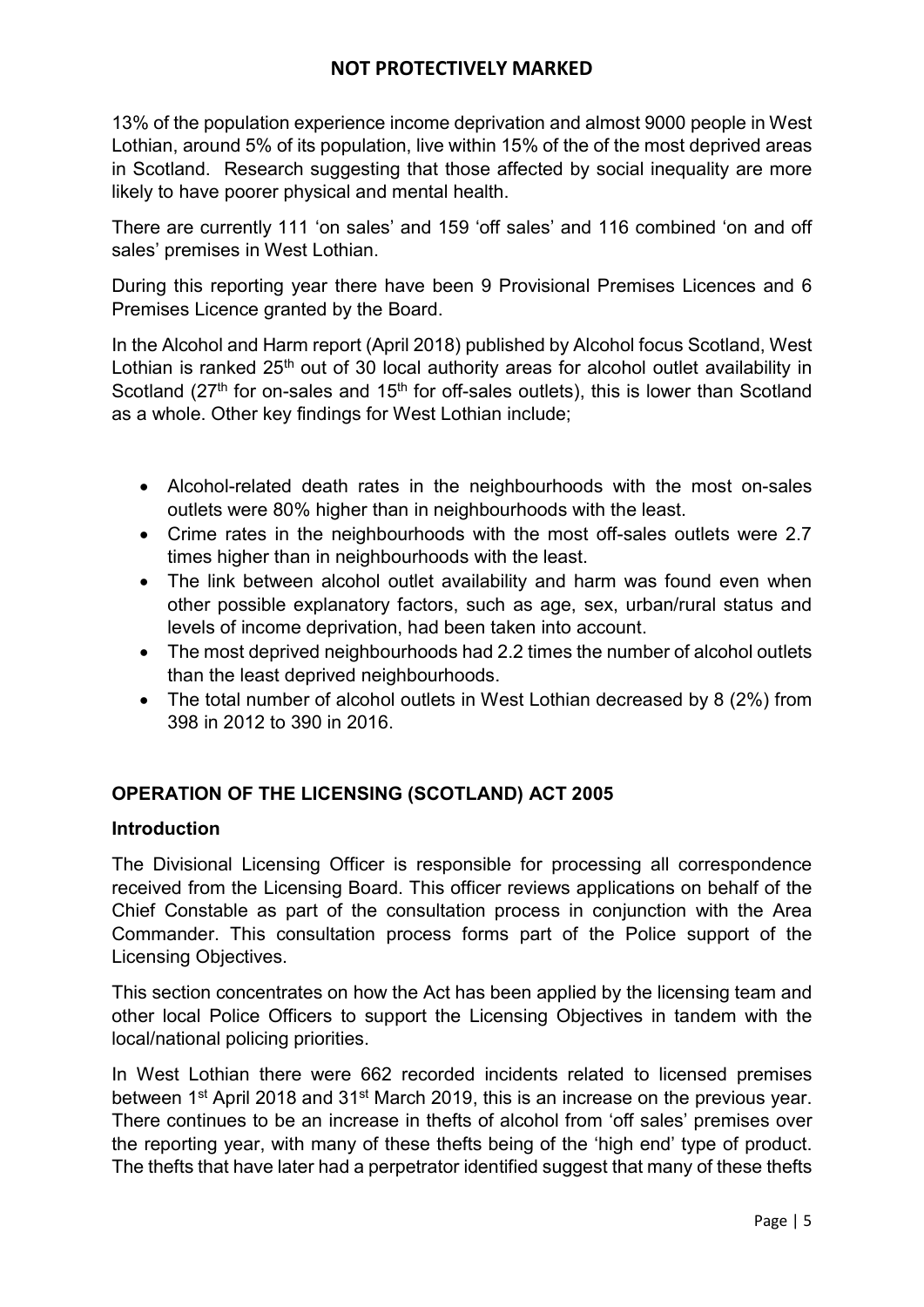are by recidivists looking to fund a drug habit, rather than persons stealing alcohol for consumption.

The proactive use of exclusion orders and antisocial behaviour legislation continues to contribute hugely to reducing repeat offending in licensed premises.

Police Scotland carried out 717 recorded inspections of licensed premises during the reporting year. Officers tasked through the Area Commander's Weekend Policing Plan carried out a large percentage of these on Friday and Saturday evenings. There are also a significant number of inspections on the run up to major football and sporting events.

The Weekend Policing Plan utilises various resources, with some officers on foot, to aid with dispersal of licensed premises and reduce antisocial behaviour and violence related incidents between the hours of 2200-0400.

### **Partnerships**

### Licensing Standards Officer (LSO)

The local Police Licensing Officer works regularly with a number of partner agencies including the Local Authority. He continues to work alongside the LSO to maintain effective information sharing procedures and establish good partnership working. This unified approach has resulted in a number of successful resolutions.

Of note was joint action regarding a premise in the Whitburn area, following information from local officers that the premises was operating in a manner that raised concerns of the ability of management to suitably control the premise. Regular inspections of the premises by local Police officers, along with meetings where guidance in respect of standards was given by the LSO were used to address these concerns. Unfortunately the efforts to deal with these concerns were not successful, with further incidents occurring, culminating in a serious incident involving the licence holder within the premises. The premises is currently closed and Police Scotland are awaiting the outcome of an upcoming trial prior to submitting a request for a review of the Premises Licence and of the Personal Licence held by the Designated Premises Manager.

### West Lothian Licensing Forum

The police licensing officer is an active member of the West Lothian Licensing Forum and over the last year there has been a lot of work carried out around the Statement of Licensing Policy as well as consultation and feedback on other licensing policy and guidance.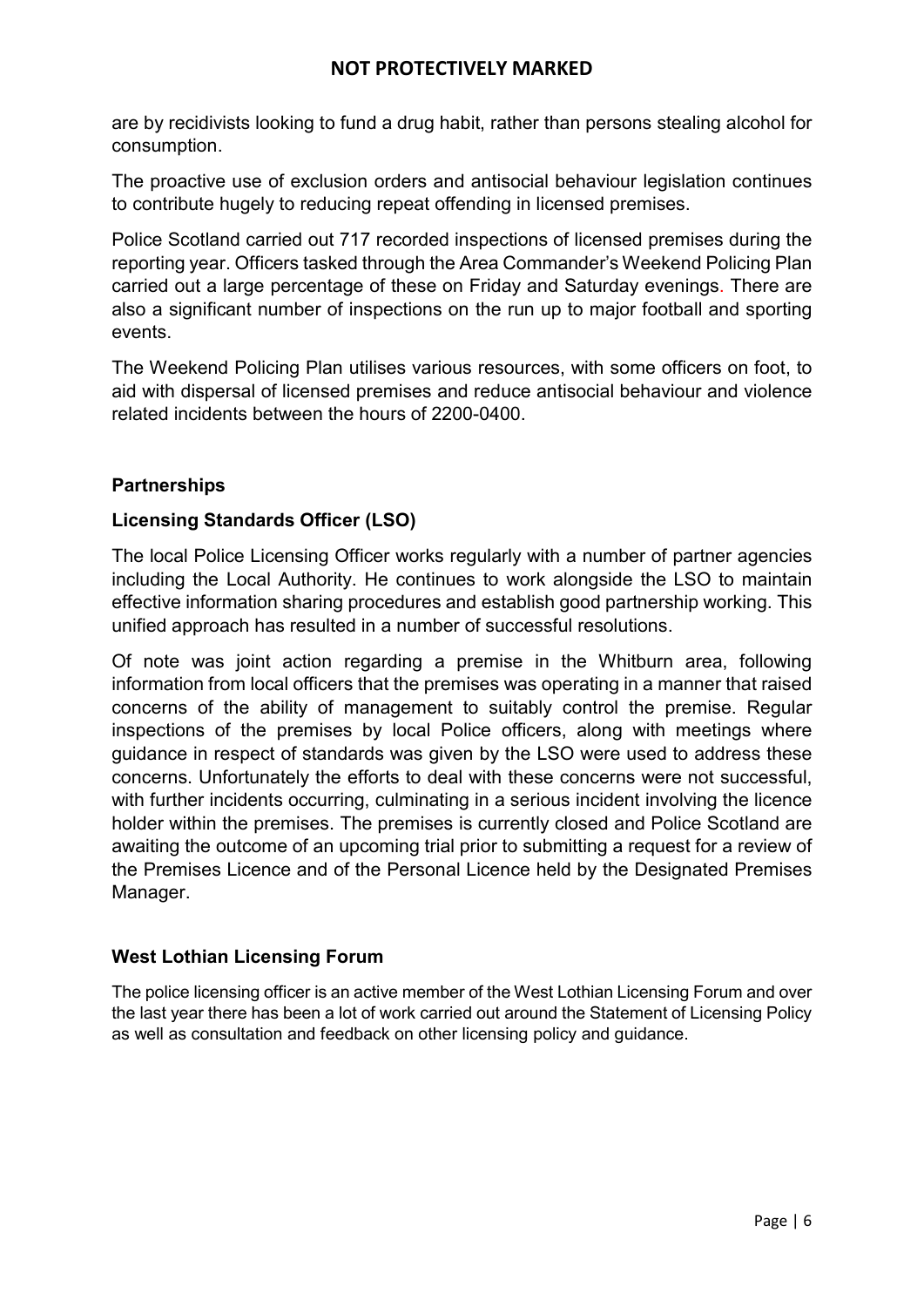### Best Bar None (BBN)

Best Bar none is a unique National Award Scheme aimed at raising standards and rewarding licensed premises who undertake positive management practices in support of a safe night out.

The purpose of the Best Bar None Scheme is to

- Reduce alcohol related crime
- Promote social responsibility and duty of care.
- Improves knowledge and skills to assist in responsible management.
- Promotes partnership working to identify good practices and areas for improvement.
- Supports due diligence
- Awards both locally and nationally to reward success.
- Operating more responsibly can improve the commercial viability and attractiveness of a venue and locality.

During this reporting year there were 13 premises that took part in the BBN scheme, with three unfortunately withdrawing prior to assessment.

2 premises, in Armadale and Livingston, attained a Silver Award. 8 premises, in Bathgate (3), Linlithgow, Mid Calder, Seafield, West Calder and Whitburn attained a Gold Award. The Black Bull Inn maintained their previous Platinum award.

Three venues, Black Bull Inn in Mid Calder, Glenmavis Tavern and Smiths in Bathgate went through as national finalists in different categories.

The Glenmavis Tavern were the winners in the National Heart of the Community category.

BBN Scheme is something that Police Scotland will continue to drive forward, promoting and encouraging responsible management of licensed premises.

### Pub Watch

Pub Watch is an initiative run by local pubs/clubs to tackle crime and antisocial behaviour in and around their premises. The schemes are run by local licensees but are advised by local Community Police Officers.

The Pub Watch schemes operating in West Lothian are all working well and have achieved their goal of reducing risk and maintaining a safe and secure social environment for staff and customers. Police Scotland fully supports these schemes and would encourage all licensees to become members of a scheme operating in their area.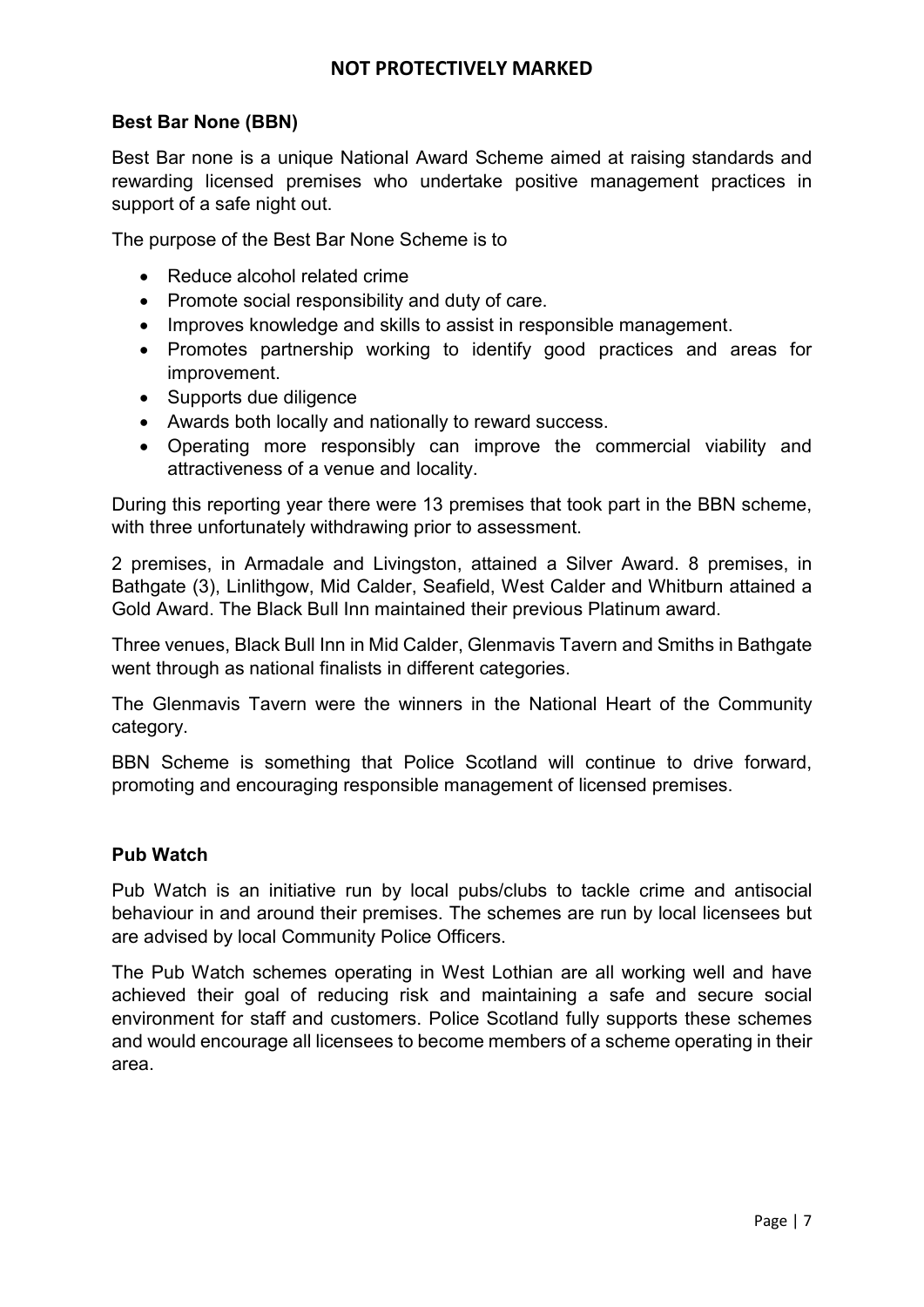## Safety Advisory Groups (SAG)

The Safety Advisory Group (SAG) is a multi-agency approach to pre-planned events taking place in West Lothian. A number of large events are held each year in West Lothian, which require SAG meetings between interested partners and the applicants to ensure the highest possible standards of public safety at events. These SAG meetings discuss any matters relevant to the event being staged and partners offer advice to applicants regarding all aspects of their applications and include discussions relating to Occasional Licences where an application for such has been submitted. The partners involved in these meetings include Police Licensing, Police Events, the Scottish Fire and Rescue Service, the Scottish Ambulance Service, the council LSO, the council Roads and Highways Department and the council Environmental Health Department, with the council Events Co-ordinator as the chair and facilitator of these meetings.

## **Campaigns**

During this reporting year there were a number of campaigns including the 'Ask Angela' campaign. The scheme is supported by Rape Crisis Scotland, Police Scotland, West Lothian Council, National Pub Watch and Best Bar None.

It is designed to reduce sexual abuse in the night time economy. The idea of the scheme is that if someone is on a date, or a night out, and someone makes them feel uncomfortable, they can ask a member of licensed premises staff for 'Angela'. Staff will immediately understand the situation and call for a taxi or help the customer to leave discreetly and safely, with little fuss. It is a fantastic, simple approach designed to make people feel safer and a great tool for staff to support customers who find themselves in a difficult situation. The scheme has been very well received and we have had it used successfully in West Lothian. A great example of staff showing social responsibility and a duty of care for their patrons.

In 2011 the Scottish Violence Reduction Unit began working on replicating the US Mentors in Violence Prevention Programme to fit the Scottish setting. This creative prevention tool adopts a bystander approach to the prevention of bullying and gender based violence. Men are not simply seen as perpetrators or potential perpetrators and women are not simply seen as victims or potential victims of violence.

A number of 'Bystander' workshop events have trained staff from 13 licensed premises in West Lothian through discussions and a video presentation to identify situations of concern and provide them with the confidence to become 'empowered bystanders' to act and provide support, with a clear role in preventing varying forms of abuse and violence.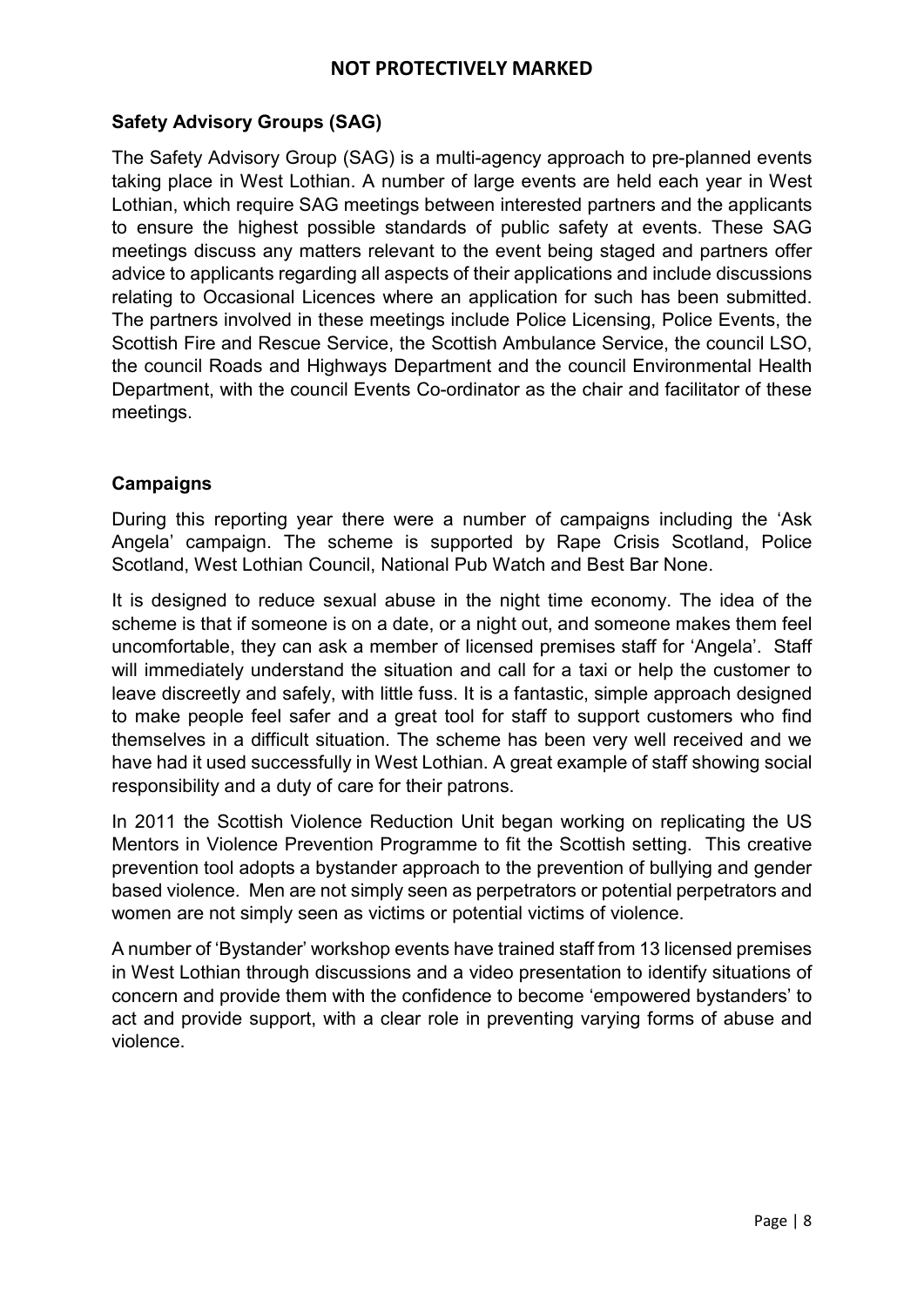### Problem solving

#### The Intervention Process

As detailed in previous reports to the Licensing Board, issues in licensed premises are assessed using a well-established interventions process. Incidents connected to premises are identified by licensing officers who evaluate incidents against the licensing objectives to determine if any have been compromised.

Depending on the severity of the incident and history of the premises, licensing officers will categorise the premises/incident as follows:

| <b>Police Interventions Categories</b> |                                                                                                                                                                                                                                                                                                                                                                                                    |   |  |
|----------------------------------------|----------------------------------------------------------------------------------------------------------------------------------------------------------------------------------------------------------------------------------------------------------------------------------------------------------------------------------------------------------------------------------------------------|---|--|
| <b>Number this</b>                     |                                                                                                                                                                                                                                                                                                                                                                                                    |   |  |
| reporting year                         |                                                                                                                                                                                                                                                                                                                                                                                                    |   |  |
| <b>Red</b>                             | Problematic Premises – those operating in a manner<br>inconsistent with the Licensing Objectives or out with the<br>conditions of a premises licence and where local police<br>intervention and support has failed or is unlikely to succeed<br>in resolving the issues. A premises review request to the<br>local Licensing Board is considered the most appropriate<br>way to address the issue. |   |  |
| Amber                                  | Premises that require Formal Intervention - Issues have<br>arisen and a formal intervention agreement is entered into<br>between premises licence holders and Divisional Licensing<br>teams to resolve them. This action may be taken with more<br>serious or repeat issues.                                                                                                                       |   |  |
| Green                                  | Monitored – the premises have come to note for a minor<br>adverse issue and are being monitored. This may result in<br>an informal intervention in terms of advice/support to the<br>premises along with police visits.                                                                                                                                                                            | 4 |  |
| No Action                              | Action - An incident review has highlighted no issues<br>regarding the management of the premises or licensing<br>legislation. No further police action.                                                                                                                                                                                                                                           |   |  |

Police intervention usually results in a meeting with the appropriate representatives of the premises concerned e.g. premises licence holder, designated premises manager and if appropriate, any stewarding company to discuss concerns and agree a way forward to resolve these.

Premises being monitored by way of the above system are subject to weekly visits by either local officer's or Licensing Officers to monitor progress, measure improvement and ensure that agreed remedial measures are implemented.

The intervention system is ultimately designed to support the licence holder before any premises review is sought, although a serious or significant incident may obviously merit an immediate review application.

During the reporting year there was one Problematic premise in West Lothian, with a request for a review of their premises licence currently pending, awaiting a court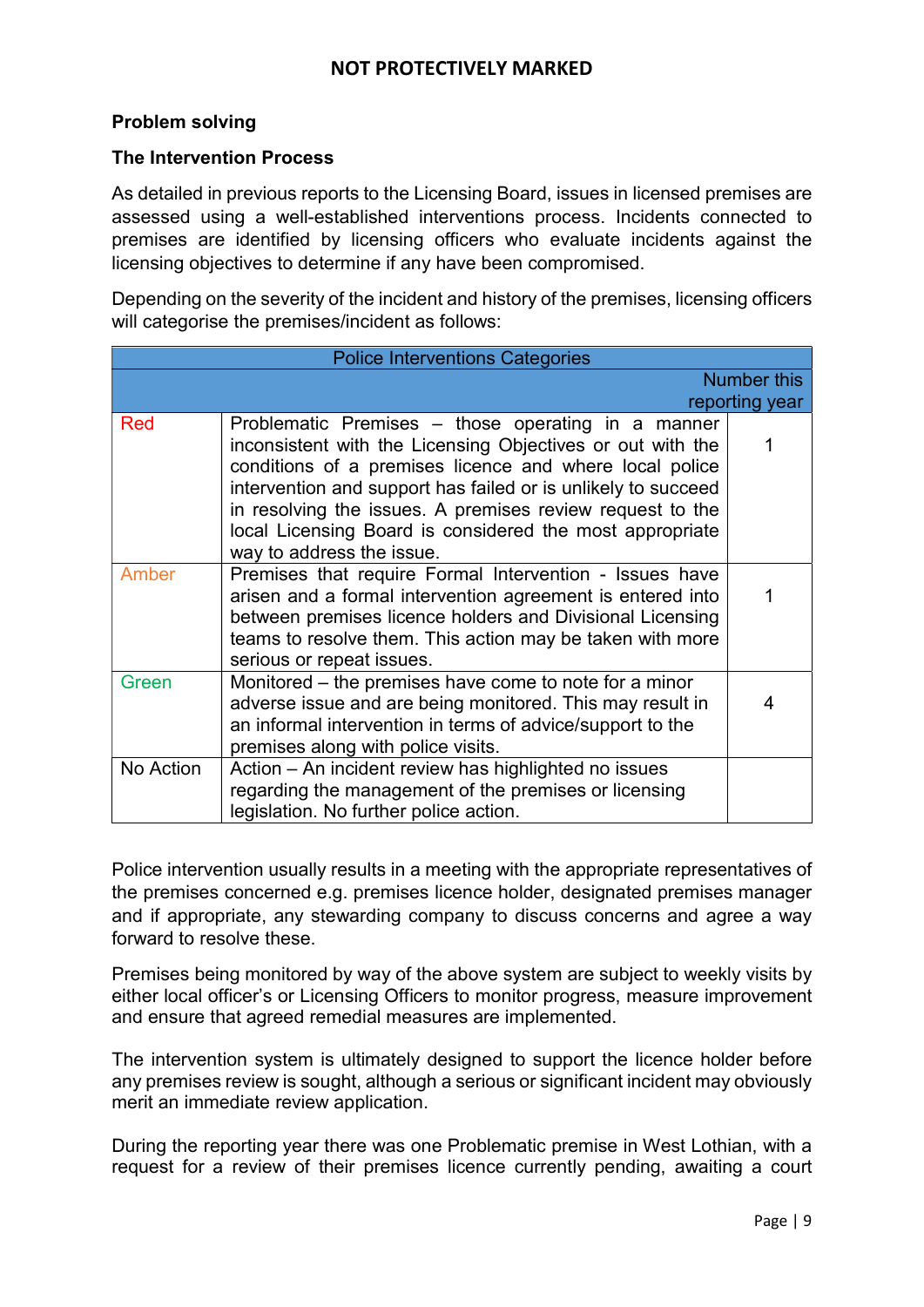hearing, before submission to the Board. This is due to a serious crime committed on the premises and other matters of concern.

There were four Monitored Premises, one going on to be problematic, as mentioned above. Of the other three premises, one was being considered for formal intervention for the second time in a year, but the premises closed and the premises licence was surrendered. One other is still currently monitored, with increased Police activity and guidance leading to drop in incidents. The fourth was subject of warning from the Divisional Licensing Officer and increased Police activity, with no repetition of the concern raised.

#### Summary

#### Section 1 – Unlicensed Sale of Alcohol

Alcohol is not to be sold on any licensed premises except and in accordance with a Premises Licence or Occasional Licence. As the Licensing (Scotland) Act 2005 is well bedded into everyday working practices.

The Police Local Area Commander has a proactive Weekend Policing Plan to deal with the night-time economy at the busiest times. Included in that plan are officers tasked with pro-active visits to licensed premises.

During the reporting year officers in Livingston were engaged in other enquiries in when they came across some young people in possession of alcohol. They enquired as to where the alcohol had been obtained and were told that another under age teenage male had provided it and that he was currently within a local shop seeking to purchase more alcohol. That male then returned in possession of alcohol that he had purchased and enquiries led to a staff member and the Designated Premises Manager, who was present at the time, being charged accordingly. A report was submitted in relation to this incident, with the court procedure pending.

A review of the Premises Licence and the Personal Licence of the Designated Premises Manager will be considered on the completion of the court procedures.

### Section 22 - Applications

Over the course of the reporting year there has been six New Premises Licences granted and five Premises Licences confirmed,

There have also been ten applications received by the Board for Provisional Premises Licences. With four granted and six pending.

#### Section 36 – Application for Review of Licence

Police Scotland only seek review of a Premises Licence when an intervention has failed, is likely to fail or there is a serious risk to public safety if the premises continues to operate in the same manner e.g. the resulting problems as well as community impact must be considered.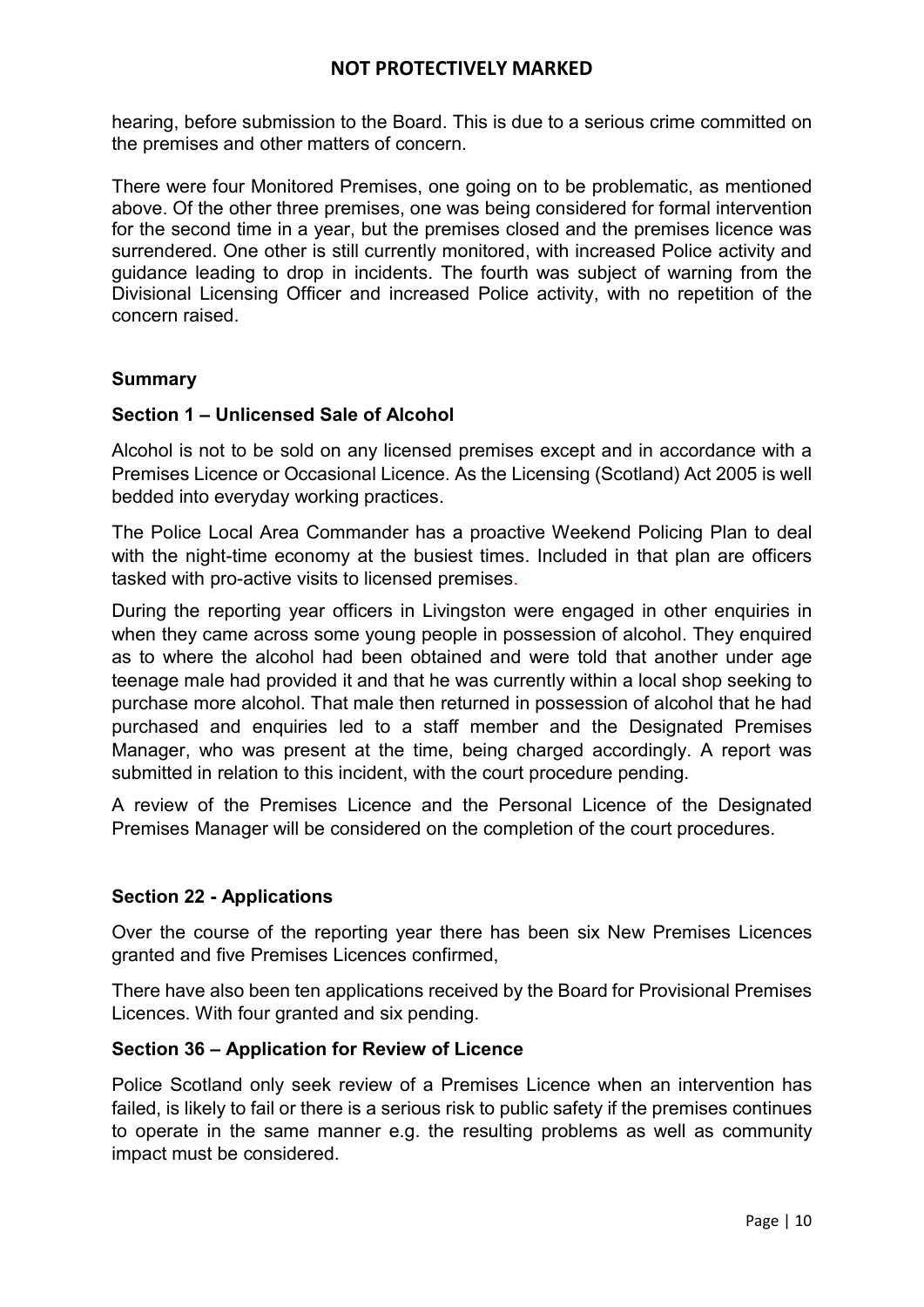In this reporting year there were no Review Applications submitted by Police Scotland, although there is one review application pending, awaiting a court hearing, before submission to the Board. This is due to a serious crime committed on the premises and other matters of concern.

There are also two other incidents relating to incidents in licensed premises that have court procedures pending and all of which are likely to lead to requests for the review of premises licences.

### Section 63 – Sale or Supply out with licensed hours

Officers in West Lothian monitor the sale or supply of alcohol out-with licensed hours closely. Local Officers continue to make pro-active visits to licensed premises particularly at weekends, to ensure premises are being managed appropriately.

Earlier this year the Licensing Officer received information that a premise in Blackburn and a premise in Armadale were trading beyond core hours. Local officers were tasked to make relevant enquiries but have found no offences in relation to either of these premises to date.

## Section 72 – Personal Licence Applications

There were 264 applications made for personal licences during this reporting year in West Lothian. These were a combination of new applications and applications to renew personal Licences, with 2019 being the year when personal licence holders who were issued with licences in the initial licensing period of the 2005 Act having to renew their licences within the 'ten year' licence period.

There is again a rise in the number of new applications compared to previous years, which appears to be the result of a number of 'off sales' premises seeking to have more staff trained to a higher level than the basic level required under legislation.

The amendment to legislation permitting the Chief Constable to request refusal for the purposes of 'any' Licensing Objective has widened the scope for making appropriate representations to the Board.

### Section 84 (84A) – Personal Licence Reviews

Police Licensing Officers are responsible for monitoring the conduct of Personal Licence Holders. In particular, there have been occasions when the holders of a personal licence have failed to report conviction(s) for relevant offence(s) to the Court and/or the Licensing Board. Again, the amendment to legislation in terms of the Criminal Justice and Licensing (Scotland) Act 2010 and the Police and Fire Reform (Scotland) Act 2012 has widened the ability for the Chief Constable to report conduct inconsistent with the Licensing Objectives.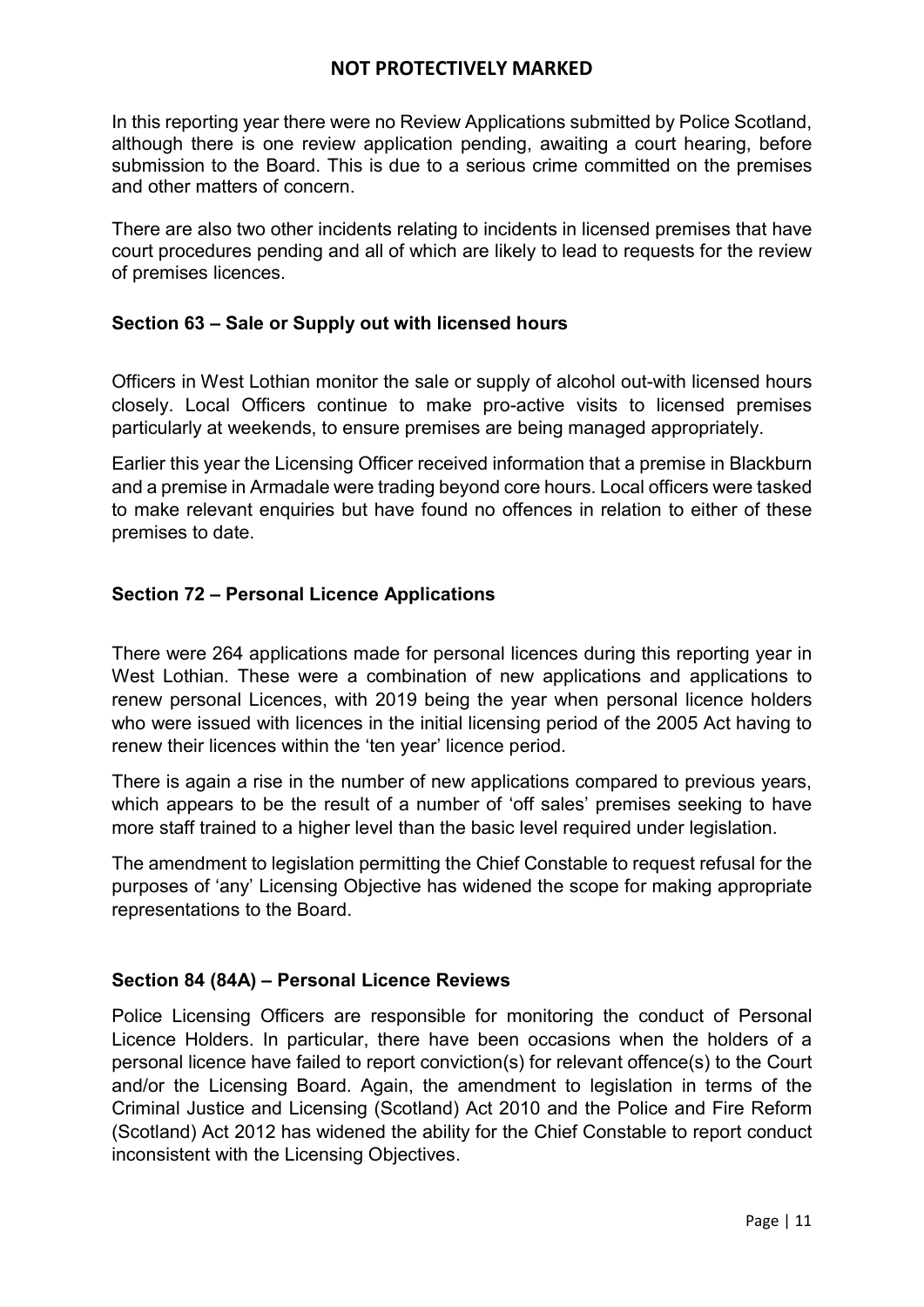There were no Personal Licence Reviews requested by Police Scotland in this reporting year, however there is one review pending following a serious offence within a licensed premise and other matters of concern. There were two other incidents during the reporting period where the actions of personal licence holders have resulted in reports being submitted to the Procurator Fiscal. The Divisional Licensing Officer is awaiting the result of court procedures involving those personal licence holders, prior to submitting any review.

## Section 94 – Exclusion Orders

When a person has been charged with a violent offence within or in the immediate vicinity of any licensed premises a request for an Exclusion Order is included in the 'remarks' section of the police report. Exclusion Orders are granted by the Courts, 'on conviction' and can exclude a person from specific licensed premises for between 3 months and up to 2 years. The Police Licensing Officer proactively drives the use of Exclusion Orders whenever appropriate. The use of Exclusion Orders is fully supported by the licensed operators in West Lothian. During the reporting year there were three Exclusion Orders granted by local courts following Police application. There are a number of other applications pending.

## Section 97 – Closure Orders

There were no closure orders used within West Lothian during the reporting year. It is fully expected that should a premises require to cease trading, due to a serious risk to public safety, that we would receive full cooperation from the licence holder or person in charge.

### Sections 111-116 – Drunkenness / Disorder Offences

The following licensing offences have been reported to the COPFS during the reporting year.

| Number of offences reported to COPFS                      |  |  |
|-----------------------------------------------------------|--|--|
| Section 111 (drunk persons within licensed premises)      |  |  |
| Section 112 (obtaining alcohol by or for a drunk person)  |  |  |
| Section 113 (sale of alcohol to a drunk person)           |  |  |
| Section 114 (DPM drunk whilst on duty)                    |  |  |
| Section 115 (disorderly conduct within licensed premises) |  |  |
| Section 116 (refusal to leave licensed premises)          |  |  |

The numbers reported to COPFS above remains relatively low as a result of officers using their discretion in many cases. We are committed to keeping people safe and improving the quality of life for residents in West Lothian.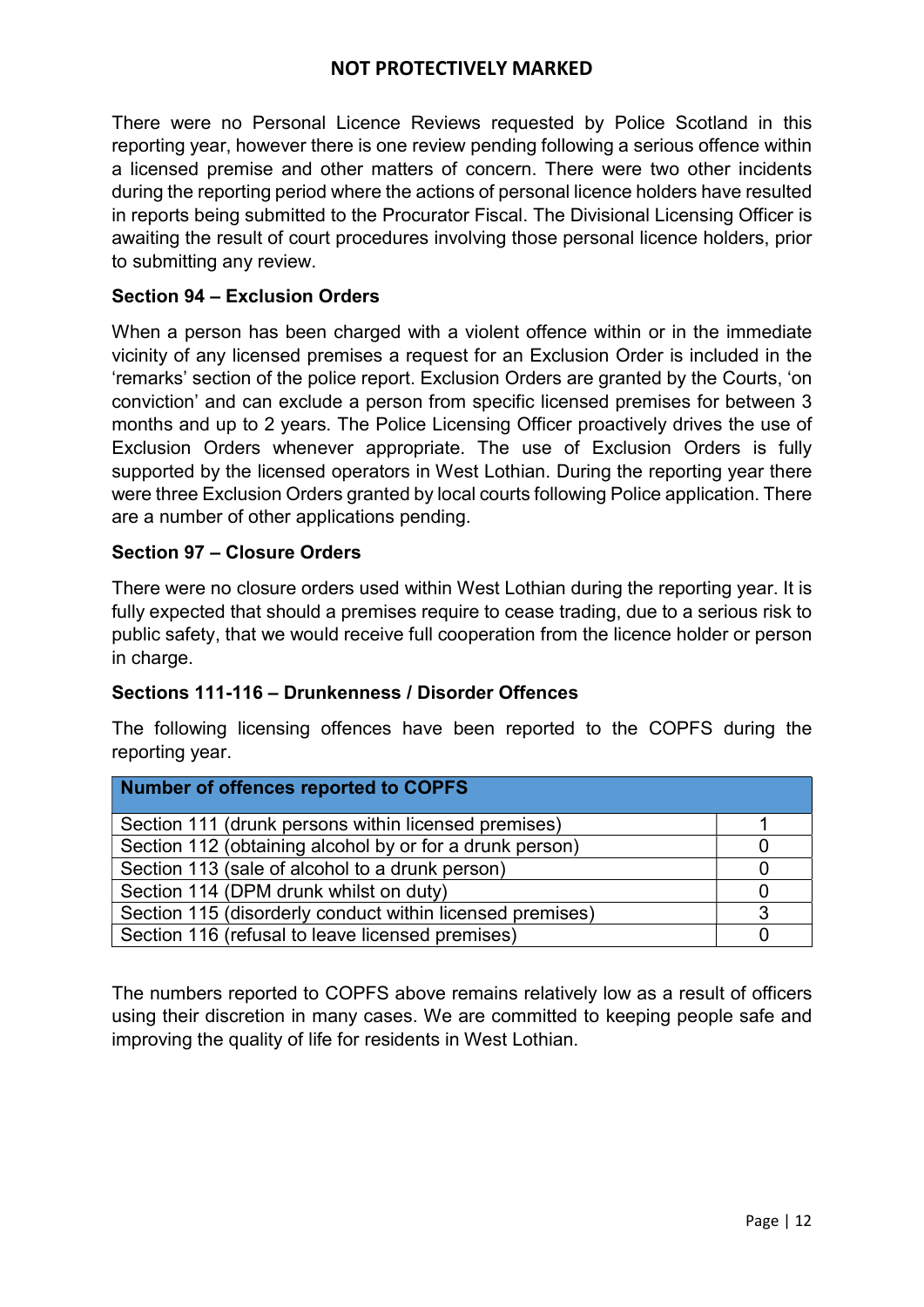## PREVENTING THE SALE OR SUPPLY OF ALCOHOL TO CHILDREN OR YOUNG PEOPLE

### **Introduction**

Police Scotland can make a positive impact on the future outcomes for children and families, by addressing the sale and supply of alcohol to young persons and working with our partners, taking the appropriate action to address both the potential and actual misuse of alcohol within the early years.

### **Activity**

In terms of Section 105 of the Licensing (Scotland) Act 2005, the Chief Constable may authorise a young person to buy or attempt to buy alcohol to determine whether an offence is being committed.

The use of young persons to conduct Test Purchase Operations provides Police with an effective tool in the fight against underage sales and represents an important safeguard against underage drinking and the resultant antisocial behaviour that adversely affects many communities.

Due to a new 'code of practice' introduced by the Scottish Government on 1<sup>st</sup> March 2018, a Directed Surveillance Authority under the terms of the RIP(S)A (Regulation of Investigatory Powers Scotland Act) must now be sought before a Test Purchase Operation is carried out.

As a result, Police Scotland have updated their Standard Operating Procedure this type of operation. This update was only completed on the  $12<sup>th</sup>$  March 2019 and so unfortunately there has been no Test Purchase Operations carried out in the West Lothian area.

In December 2018, the Divisional Licensing Officer followed up on a previous activity to highlight the issue with 'under age' persons using false identification documents. The previous activity included the circulation of packs which included details of the relevant legislation and aids to allow good practice. These were circulated to the nightclub and late trading premises normally frequented by younger adults, to provide guidance for door stewards, with further packs and replacements being circulated in the licensed trade, for the festive period. These packs continue to have positive results with false identification documents being seized and local officers being summoned regarding the young persons found in possession of the documents. There have also been seizures of false documents by stewards, where the person presenting them have made off, with the documentation being passed to Police Officers at the first opportunity. This ongoing 'partnership working' with staff in the licensed trade assists in protecting young persons from harm and expands good working practices in licensed premises.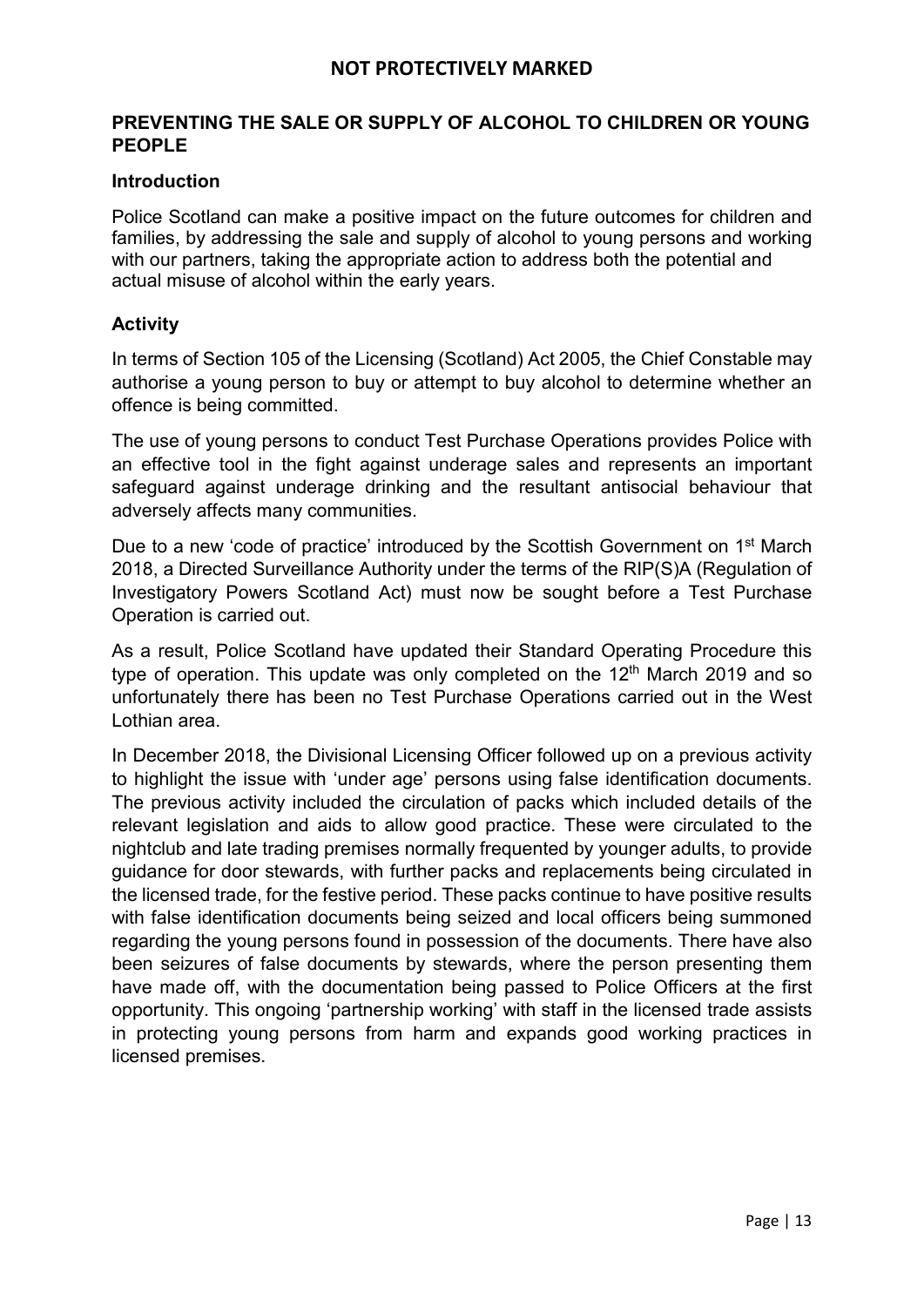| Number of offences reported to COPFS                                  |  |
|-----------------------------------------------------------------------|--|
| Section 102 (sale of alcohol to a child or young person)              |  |
| Section 103 (allowing the sale of alcohol to a child or young person) |  |
| Section 104A (supply of alcohol to a child)                           |  |
| Section 104B (supply of alcohol to a young person)                    |  |
| Section 105 (purchase of alcohol by or for a child or young person)   |  |

Section 104A and 104B is a relatively new addition following the amendment made to the Act by the Air Weapons and Licensing (Scotland) Act 2015. This should prove to be a very useful weapon in the fight against 'agent purchase' or 'proxy purchasing' and will be used by local officers whilst out on patrol.

The offences detailed relating to the supply of alcohol to young persons al relate to pending cases. The circumstances relating to one of these incidents is likely to lead to a request for the review of a premises licence, pending the outcome of court procedures.

## Proposed Activity

Officers will continue to routinely proactively visit premises licensed for 'off sales' to ensure that they are aware of their responsibilities under the 2005 Act and in particular in the run up to school holidays.

The provision of 'Test Purchasing', in terms of Section 105 of the principal legislation, is a tactic that is used by Police Scotland and the West Lothian Command Area will continue to use this tactic as and when required.

Likewise officers will continue to routinely proactively visit premises licensed for 'on sales' to ensure that management have taken all appropriate measures to prevent the sale or supply of alcohol to young people under age.

The provision of 'Test Purchasing', in terms of Section 105 of the principal legislation, is a tactic that is used by Police Scotland and the West Lothian Command Area will continue to use this tactic as and when required.

## TACKLING SERIOUS AND ORGANISED CRIME

### Introduction

The Serious Organised Crime Task Force was set up by the Scottish Government to provide direction and co-ordination for all organisations involved in tackling Serious Organised Crime in Scotland.

The task force has a remit to disrupt, dismantle and pursue Serious Organised Crime Groups (SOCGs). Key partners include Police Scotland, NCA, HMRC, COPFS, SOLACE and the Scottish Business Resilience Centre, amongst others.

If SOCGs gain a foothold in licensed premises then this would afford the criminal group a seemingly legitimate income stream, which could be no more than a veneer for other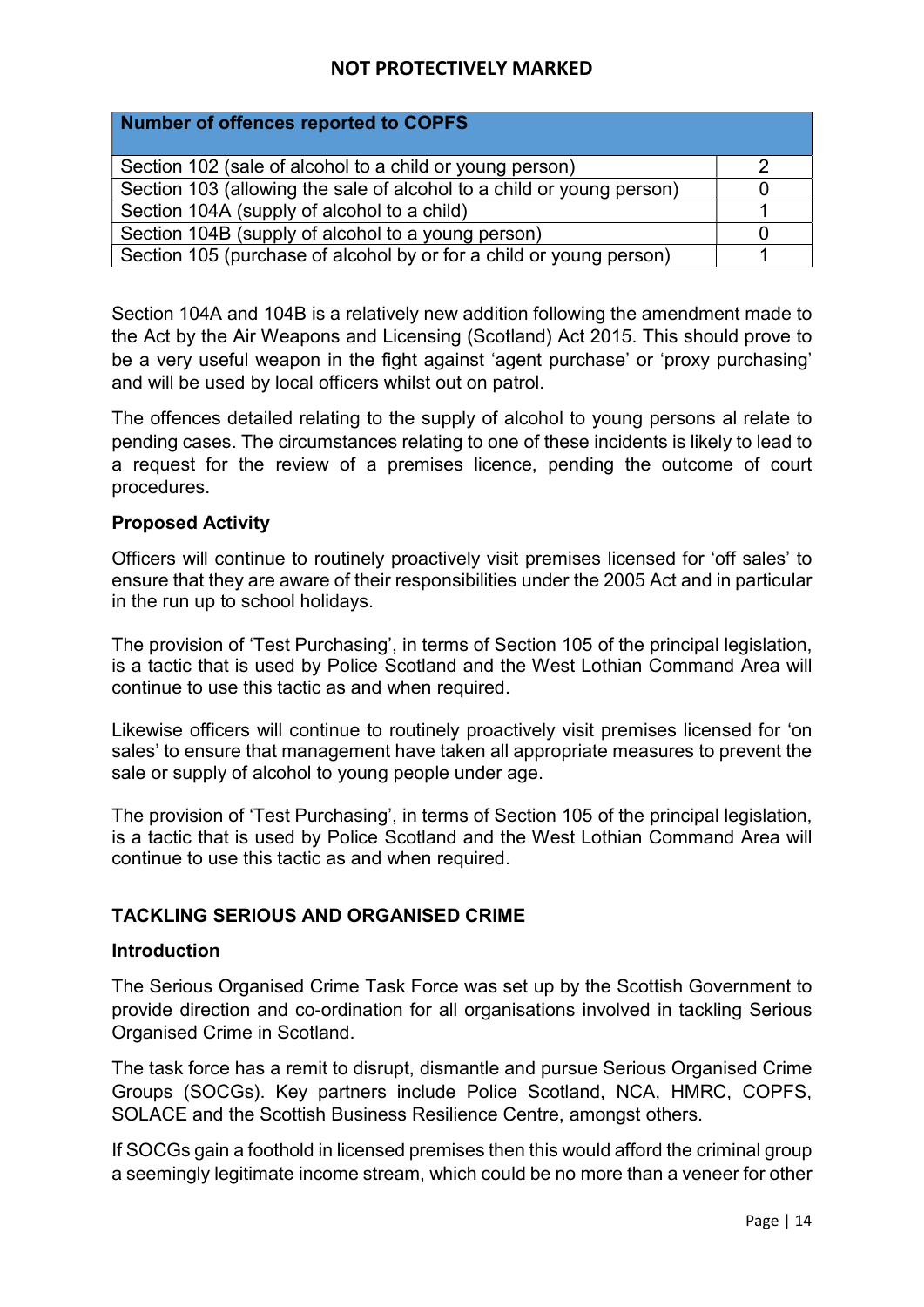criminal activities such as money laundering, tax evasion, drug and people trafficking and other dishonest activities.

SOCGs pose a serious threat to communities, individuals and businesses. We use intelligence and enforcement to break the cycle of crime and reduce opportunities for criminals to profit from illegal activity

## Examples of Serious and Organised Crime (SAOC) Activity in the Board area -

Over the past year, the Police Licensing Officer has scrutinised and interrogated licence applications to identify where OCGs may be trying to enter legitimate businesses. This is particularly detailed when processing New Premises and Transfer applications, where the applicant may be asked to evidence the source of any financing. Unfortunately a lot of SOCGs already have a foothold in licensed premises, which makes it very difficult to object to these applications because more often than not they have no relevant convictions to comment on. In some cases they do not actually transfer the licence, they are 'tenants', who neither hold the premises licence or the manager's position and therefore are not 'relevant' persons.

The Licensing Officer continues to monitor the persons connected to licensed premises in West Lothian who are known to have links to SOCGs.

UK Government statistics identify that 60% of all civil penalties for 'illegal working' served in the UK in the year to February 2017 were issued in the retail, hotel, restaurant and leisure industry sectors, many of which hold licences. The Licensing Officer works closely with partnership agencies, especially Immigration Enforcement. This department is responsible for preventing abuse of immigrants, tracking immigration offenders and increasing compliance with immigration law to regulate migration in line with government policy, while supporting economic growth.

There were five joint operations carried out in West Lothian, with fourteen persons found working within various types of licensed premises, who were without visas allowing them to seek employment in the United Kingdom. Almost all of these people were being paid well below the National Minimum Wage. All of these people were subject of arrest with procedures started to seek their deportation. These operations also resulted in financial penalties of up to £20,000 per infringement (a maximum possible to total of £280,000) being sought by Immigration Enforcement from five local businesses and Her Majesty's Revenue & Customs (H.M.R.C.) seeking recovery of monies and prosecutions in relation to a number of other offences.

Immigration Enforcement also carried out further operations in other premises, with further incidents of illegal working being detected and arrests made.

Immigration Enforcement had a 71% conversion rate of fines imposed relating to all operations in the West Lothian area being paid.